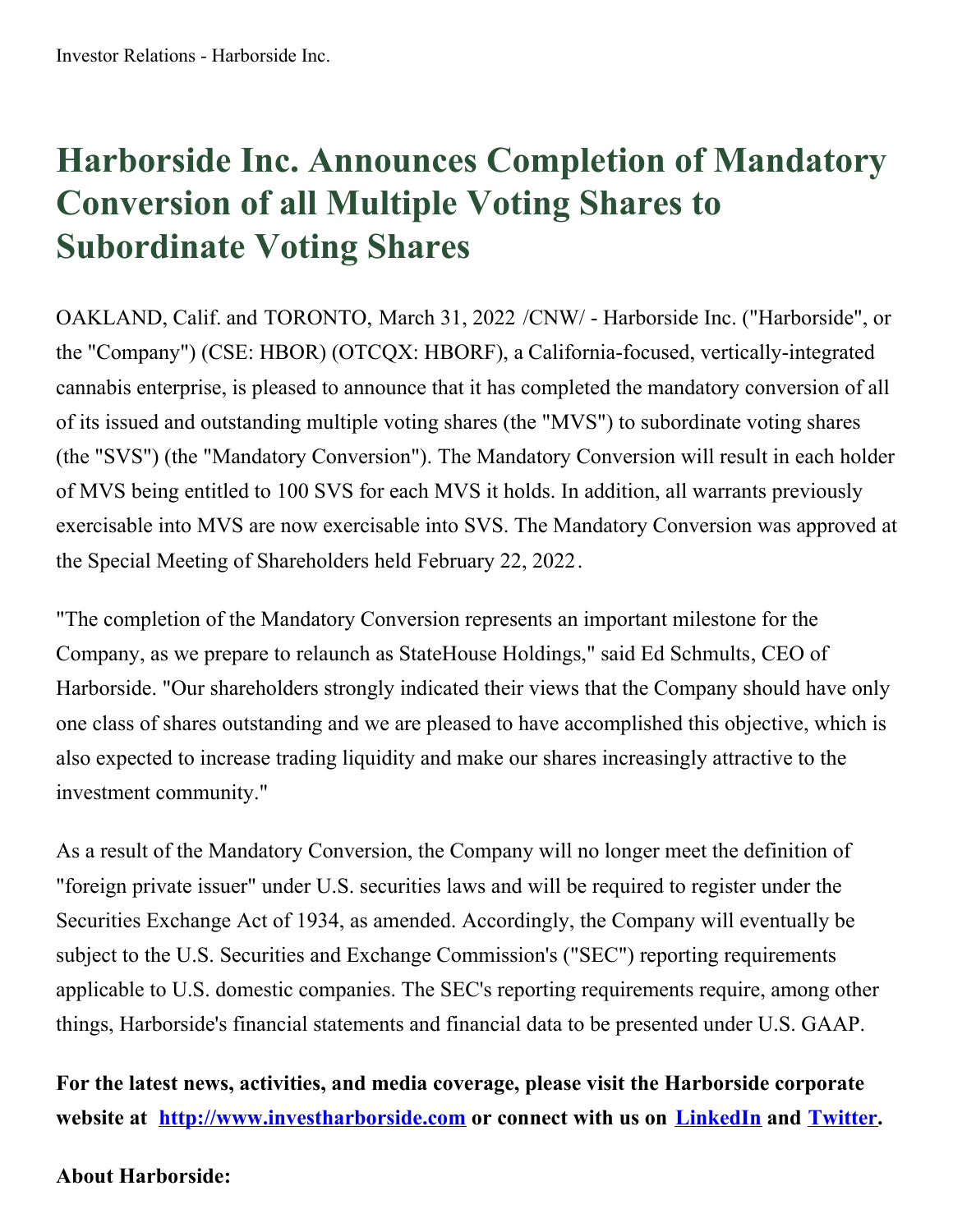Harborside Inc., a vertically integrated enterprise with cannabis licenses covering retail, major brands, distribution, cultivation, nursery and manufacturing, is one of the oldest and most respected cannabis companies in California. Founded in 2006, Harborside was awarded one of the first six medical cannabis licenses granted in the United States. Today, the company operates eleven major dispensaries covering Northern and Southern California and one in Oregon, as well as a manufacturing facility in Oakland, California, distribution facilities in San Jose and Los Angeles, California and an integrated cultivation/production facility in Salinas, California. Harborside is a publicly listed company, trading on the CSE under the ticker symbol "HBOR" and the OTCQX under the ticker symbol "HBORF". The Company continues to play an instrumental role in making cannabis safe and accessible to a broad and diverse community of California and Oregon consumers. Additional information regarding Harborside is available under Harborside's SEDAR profile a[t](https://c212.net/c/link/?t=0&l=en&o=3489137-1&h=258819435&u=https%3A%2F%2Fc212.net%2Fc%2Flink%2F%3Ft%3D0%26l%3Den%26o%3D2904638-1%26h%3D1636337117%26u%3Dhttp%253A%252F%252Fwww.sedar.com%252F%26a%3Dwww.sedar.com&a=+) [www.sedar.com](https://c212.net/c/link/?t=0&l=en&o=3489137-1&h=2040283781&u=http%3A%2F%2Fwww.sedar.com%2F&a=www.sedar.com).

## **Cautionary Note Regarding Forward-Looking Information**

This news release contains "forward-looking information" and "forward-looking statements" (collectively, "forward-looking statements") within the meaning of the applicable Canadian and United States securities legislation. All statements, other than statements of historical fact, are forward-looking statements and are based on expectations, estimates, and projections as at the date of this news release. Any statement that involves discussions with respect to predictions, expectations, beliefs, plans, projections, objectives, assumptions, future events or performance (often but not always using phrases such as "expects", or "does not expect", "is expected", "anticipates" or "does not anticipate", "plans", "budget", "scheduled", "forecasts", "estimates", "believes" or "intends" or variations of such words and phrases or stating that certain actions, events or results "may" or "could", "would", "might" or "will" be taken to occur or be achieved) are not statements of historical fact and may be forward-looking statements. In this news release, forward-looking statements include, among other things, statements relating to increased trading liquidity due to the Mandatory Conversion, and the impact of the Mandatory Conversion on the Company's reporting requirements under U.S. securities laws.

These forward-looking statements are based on reasonable assumptions and estimates of management of the Company at the time such statements were made. Actual future results may differ materially as forward-looking statements involve known and unknown risks, uncertainties,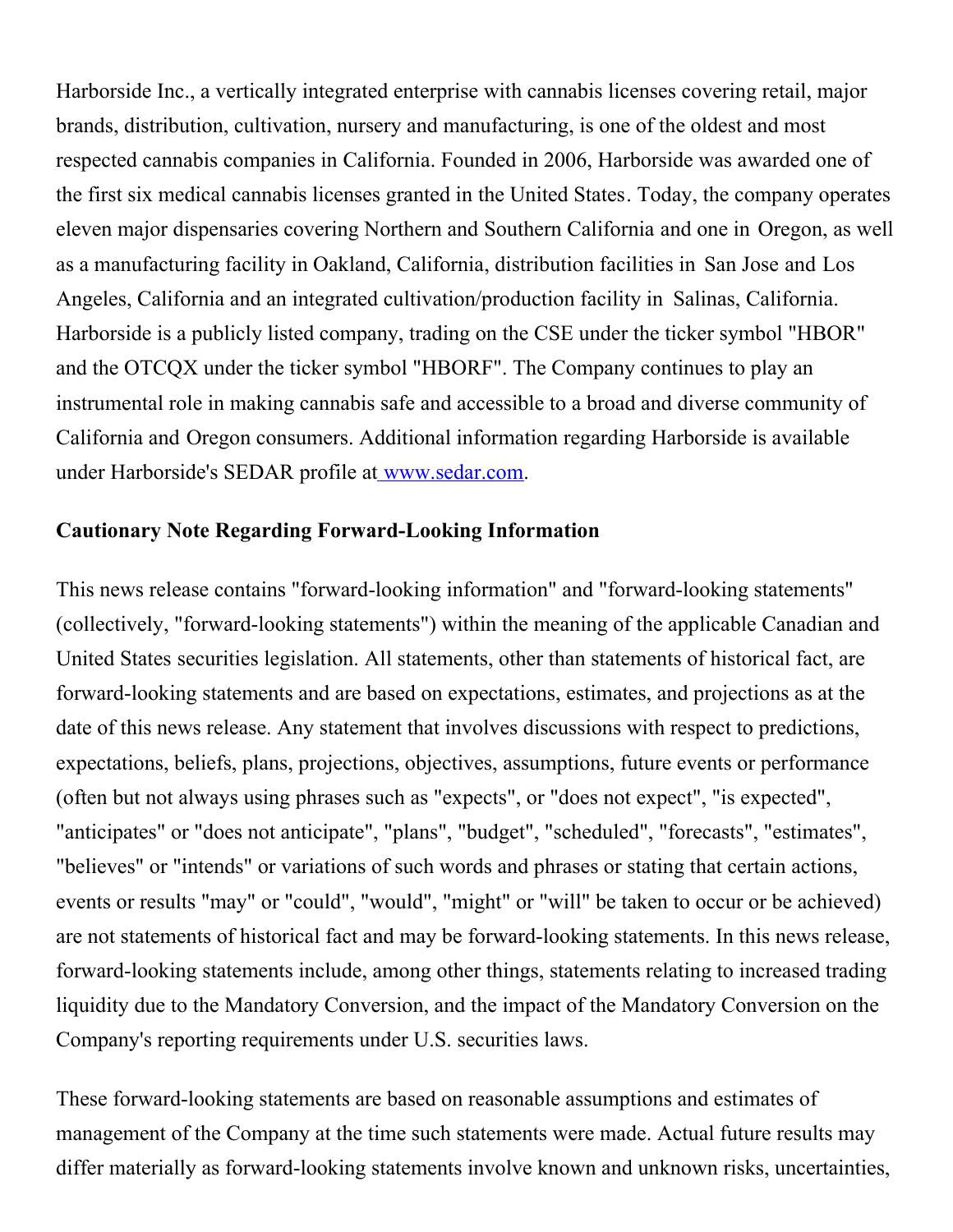and other factors which may cause the actual results, performance, or achievements of the Company to materially differ from any future results, performance, or achievements expressed or implied by such forward-looking statements. Such factors, among other things, include: whether the Company will receive additional voting support agreements for matters to be considered by shareholders at the Meeting; implications of the ongoing COVID-19 pandemic on the Company's operations; fluctuations in general macroeconomic conditions; fluctuations in securities markets; expectations regarding the size of the cannabis markets where the Company operates; changing consumer habits; the ability of the Company to successfully achieve its business objectives; plans for expansion and acquisitions; political and social uncertainties; inability to obtain adequate insurance to cover risks and hazards; employee relations; the presence of laws and regulations that may impose restrictions on cultivation, production, distribution, and sale of cannabis and cannabis-related products in the markets where the Company operates; and the risk factors set out in the Company's management discussion and analysis for the period ended September 30, 2021 and the Company's listing statement dated May 30, 2019, which are available under the Company's profile on [www.sedar.com](https://c212.net/c/link/?t=0&l=en&o=3489137-1&h=2040283781&u=http%3A%2F%2Fwww.sedar.com%2F&a=www.sedar.com). Although the forward-looking statements contained in this news release are based upon what management of the Company believes, or believed at the time, to be reasonable assumptions, the Company cannot assure shareholders that actual results will be consistent with such forward-looking statements, as there may be other factors that cause results not to be as anticipated, estimated or intended. Readers should not place undue reliance on the forward-looking statements and information contained in this news release. The Company assumes no obligation to update the forward-looking statements of beliefs, opinions, projections, or other factors, should they change, except as required by law.

The Company, through several of its subsidiaries, is indirectly involved in the manufacture, possession, use, sale, and distribution of cannabis in the recreational and medicinal cannabis marketplace in the United States. Local state laws where the Company operates permit such activities however, investors should note that there are significant legal restrictions and regulations that govern the cannabis industry in the United States. Cannabis remains a Schedule I drug under the US Controlled Substances Act, making it illegal under federal law in the United States to, among other things, cultivate, distribute or possess cannabis in the United States. Financial transactions involving proceeds generated by, or intended to promote, cannabis-related business activities in the United States may form the basis for prosecution under applicable United States federal money laundering legislation.